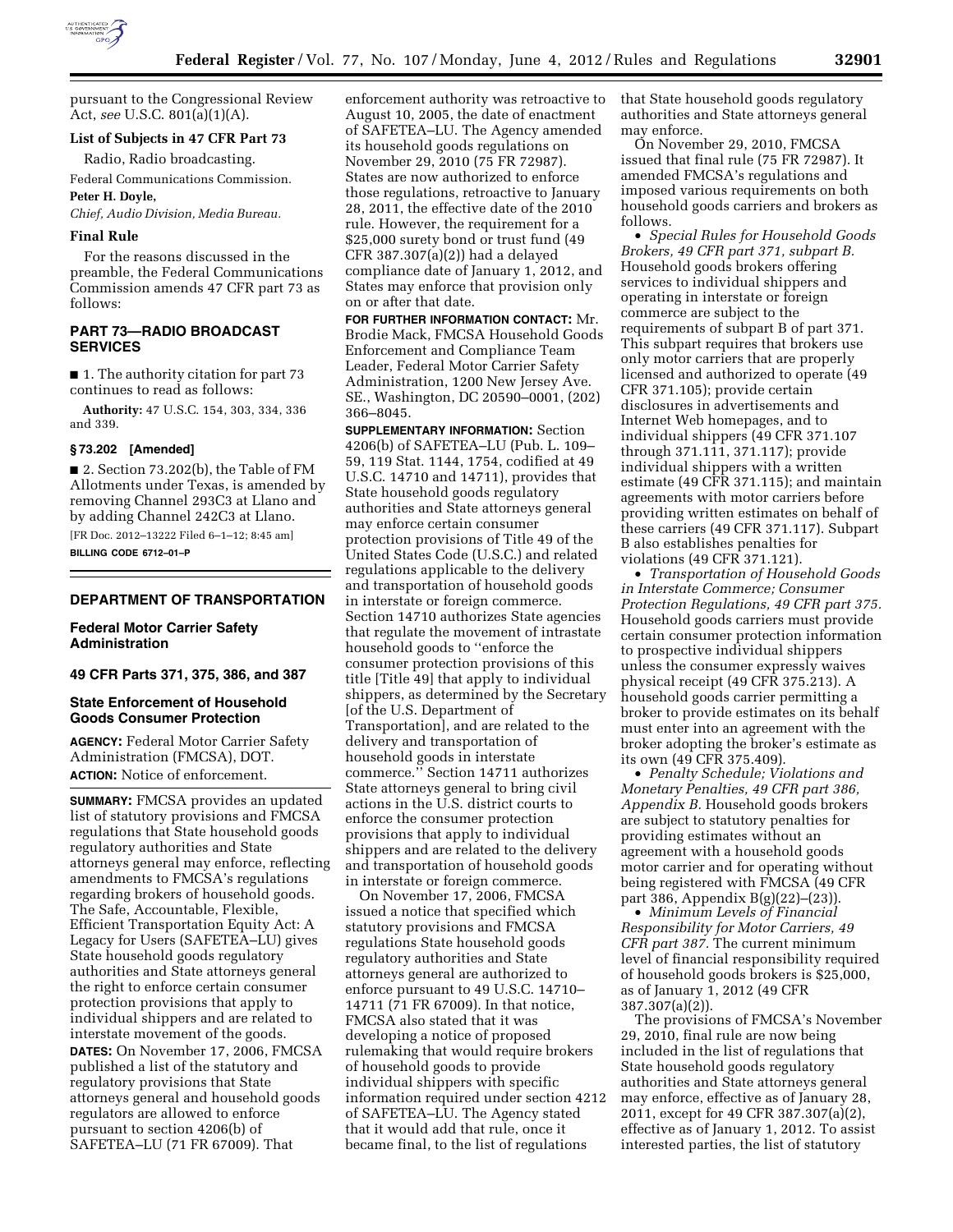and regulatory provisions that State household goods regulatory authorities and State attorneys general may enforce pursuant to sections 14710 and 14711 of SAFETEA–LU is provided in its entirety below. The brief description accompanying each item listed below is for informational purposes only and is not intended to be a definitive interpretation of legal requirements.

#### **Statutes**

#### *1. Tariff Requirement for Certain Transportation, 49 U.S.C. 13702*

Household goods carriers must have tariffs covering transportation and related services and must charge in accordance with their tariffs. The carrier must give notice of availability of the tariff to individual shippers and must make the tariff available for inspection to shippers upon reasonable request.

#### *2. Household Goods Rates—Estimates; Guarantees of Service, 49 U.S.C. 13704*

Rates for transportation of household goods moving on a written binding estimate must be available to shippers on a non-preferential basis and must not result in charges that are predatory.

### *3. Payment of Rates; Exceptions, 49 U.S.C. 13707(b)*

Household goods carriers must give up possession of a shipment upon payment of 100 percent of a binding estimate or 110 percent of a non-binding estimate, but may collect all charges related to post-contract services and impracticable operations at delivery (with some limitations as to the latter).

#### *4. Requirement for Registration, 49 U.S.C. 13901; General Civil Penalties, 49 U.S.C. 14901(d)(3)*

FMCSA registration is required to provide transportation or brokerage services subject to FMCSA jurisdiction. Transportation or brokering of household goods without FMCSA registration is punishable by a minimum civil penalty of \$25,000 per violation.

#### *5. Household Goods Carrier Operations; Estimates, 49 U.S.C. 14104(b)*

Household goods carriers must comply with certain estimating requirements and provide individual shippers with prescribed informational publications.

## *6. Liability of Carriers Under Receipts and Bills of Lading; Limiting Liability of Household Goods Carriers to Declared Value; 49 U.S.C. 14706(f)*

Household goods carriers are liable for the replacement value of goods unless the individual shipper waives full value protection in writing.

*7. Dispute Settlement Program for Household Goods Carriers, 49 U.S.C. 14708* 

Household goods carriers must provide binding arbitration upon a shipper's request for disputes up to \$10,000 involving loss and damage and payment of charges in addition to those collected at delivery.

#### *8. General Civil Penalties; Estimate of Broker Without Carrier Agreement, 49 U.S.C. 14901(d)(2)*

Household goods brokers making estimates before entering into an agreement with a carrier are liable for a minimum civil penalty of \$10,000 per violation.

## *9. General Civil Penalties; Violation Relating to Transportation of Household Goods, 49 U.S.C. 14901(e)*

Any person falsifying documents relating to household goods shipment weight or charging for accessorial services that are not performed or are not reasonably necessary for the safe and adequate movement of the shipment is subject to a minimum civil penalty of \$2,000 for the first violation and \$5,000 for each subsequent violation.

*10. Civil Penalty Procedures, 49 U.S.C. 14915* 

Holding an household goods shipment hostage is punishable by a minimum civil penalty of \$10,000 per violation.

# **Regulations**

*1. Designation of Process Agent; Required States, 49 CFR 366.4* 

All carriers and brokers must designate agents for service of court process in States of operation.

*2. Principles and Practices for the Investigation and Voluntary Disposition of Loss and Damage Claims, 49 CFR 370.3 Through 370.9* 

These sections contain regulations governing voluntary disposition of loss and damage claims. The regulations protect individual shippers, as well as business shippers, by ensuring that motor carriers investigate claims and process them in accordance with prescribed procedures.

# *3. Records To Be Kept by Brokers; Right of Review, 49 CFR 371.3(c)*

Brokers must provide access to transaction records by each party to a brokered transaction.

## *4. Records To Be Kept by Brokers; Misrepresentation, 49 CFR 371.7*

Brokers must not misrepresent their name or broker status.

#### *5. Bills of Lading for Freight Forwarders, 49 CFR 373.201*

All household goods freight forwarders must issue a shipper a thorough bill of lading covering transportation from origin to destination.

## *6. Transportation of Household Goods in Interstate Commerce; Consumer Protection Regulations, 49 CFR Part 375*

This part contains consumer protection regulations governing transportation of household goods for individual shippers in interstate commerce. The regulations set forth the rights and obligations of household goods carriers and shippers with respect to services provided; liability; estimates; pick up, delivery and transportation of shipments; payment; and penalties for noncompliance.

## *7. Procedures Governing the Processing, Investigation, and Disposition of Overcharge, Duplicate Payment, or Over-Collection Claims, 49 CFR 378.3 Through 378.9*

These sections set forth the rights and obligations of household goods carriers and shippers with respect to the filing and processing of claims for overcharge, duplicate payment, and over collection for the transportation of property, including household goods.

## *8. Surety Bond, Certificate of Insurance, or Other Securities; Cargo Insurance, 49 CFR 387.301(b)*

Household goods carriers must obtain cargo insurance in prescribed amounts and file evidence of such insurance with FMCSA.

#### *9. Property Broker Surety Bond or Trust Fund, 49 CFR 387.307*

All brokers, including household goods brokers, must obtain and file a surety bond or trust fund to pay shippers or motor carriers if the broker fails to carry out its contracts for the arrangement of transportation.

# *10. General Requirements, 49 CFR 387.403*

Household goods freight forwarders must obtain and file the same level of cargo insurance required of household goods motor carriers.

#### *11. Special Rules for Household Goods Brokers, 49 CFR Part 371, Subpart B*

Household goods brokers offering services to individual shippers and